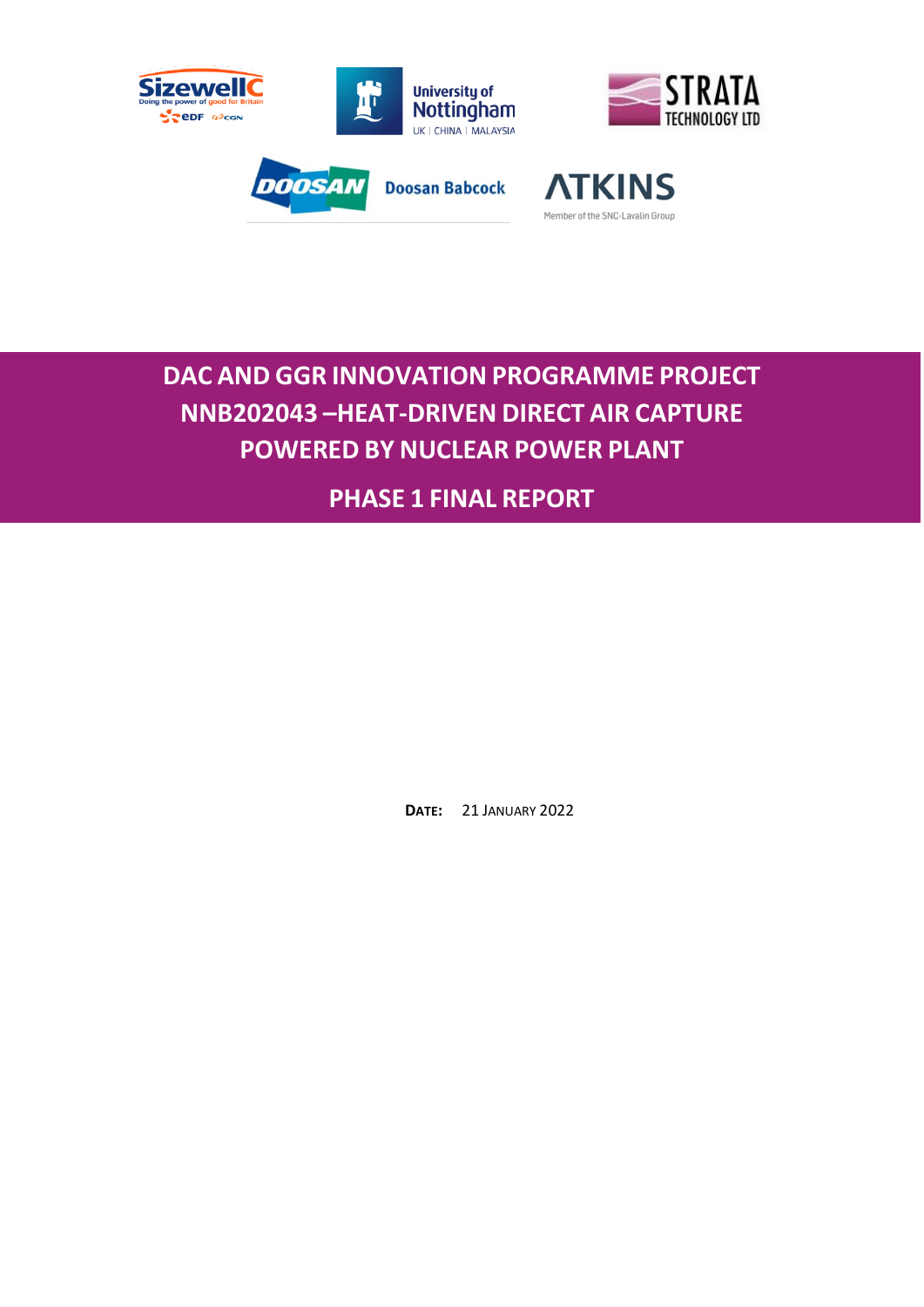# **CONTENTS**

| 1.             |       |       |                                                                                        |  |  |  |
|----------------|-------|-------|----------------------------------------------------------------------------------------|--|--|--|
| 2.             |       |       |                                                                                        |  |  |  |
| 3.             |       |       |                                                                                        |  |  |  |
|                | 3.1   |       |                                                                                        |  |  |  |
|                | 3.2   |       |                                                                                        |  |  |  |
|                | 3.3   |       |                                                                                        |  |  |  |
|                |       | 3.3.1 |                                                                                        |  |  |  |
| 3.3.2<br>3.3.3 |       |       |                                                                                        |  |  |  |
|                |       |       |                                                                                        |  |  |  |
|                | 3.4   |       |                                                                                        |  |  |  |
|                | 3.5   |       |                                                                                        |  |  |  |
| 4.             |       |       |                                                                                        |  |  |  |
|                | 4.1   |       |                                                                                        |  |  |  |
|                |       | 4.1.1 |                                                                                        |  |  |  |
|                | 4.1.2 |       |                                                                                        |  |  |  |
|                | 4.1.3 |       |                                                                                        |  |  |  |
|                |       | 4.1.4 | Crosswind effect and potential further cost reductions for the heat-driven DAC system7 |  |  |  |
|                |       | 4.1.5 | Optimisation, characterisation and scale-up production of sorbent materials            |  |  |  |
|                |       | 4.1.6 | Operation of the heat-driven pilot DAC plant with selected sorbent materials           |  |  |  |
|                | 4.2   |       |                                                                                        |  |  |  |
|                | 4.3   |       |                                                                                        |  |  |  |
|                |       | 4.3.1 |                                                                                        |  |  |  |
|                | 4.4   |       |                                                                                        |  |  |  |
| 5.             |       |       |                                                                                        |  |  |  |
| 6.             |       |       |                                                                                        |  |  |  |
|                | 6.1   |       |                                                                                        |  |  |  |
|                | 6.2   |       |                                                                                        |  |  |  |
|                |       | 6.2.1 |                                                                                        |  |  |  |
| 6.2.2<br>6.2.3 |       |       |                                                                                        |  |  |  |
|                |       |       |                                                                                        |  |  |  |
|                |       | 6.2.4 |                                                                                        |  |  |  |
|                | 6.3   |       |                                                                                        |  |  |  |
| 7.             |       |       |                                                                                        |  |  |  |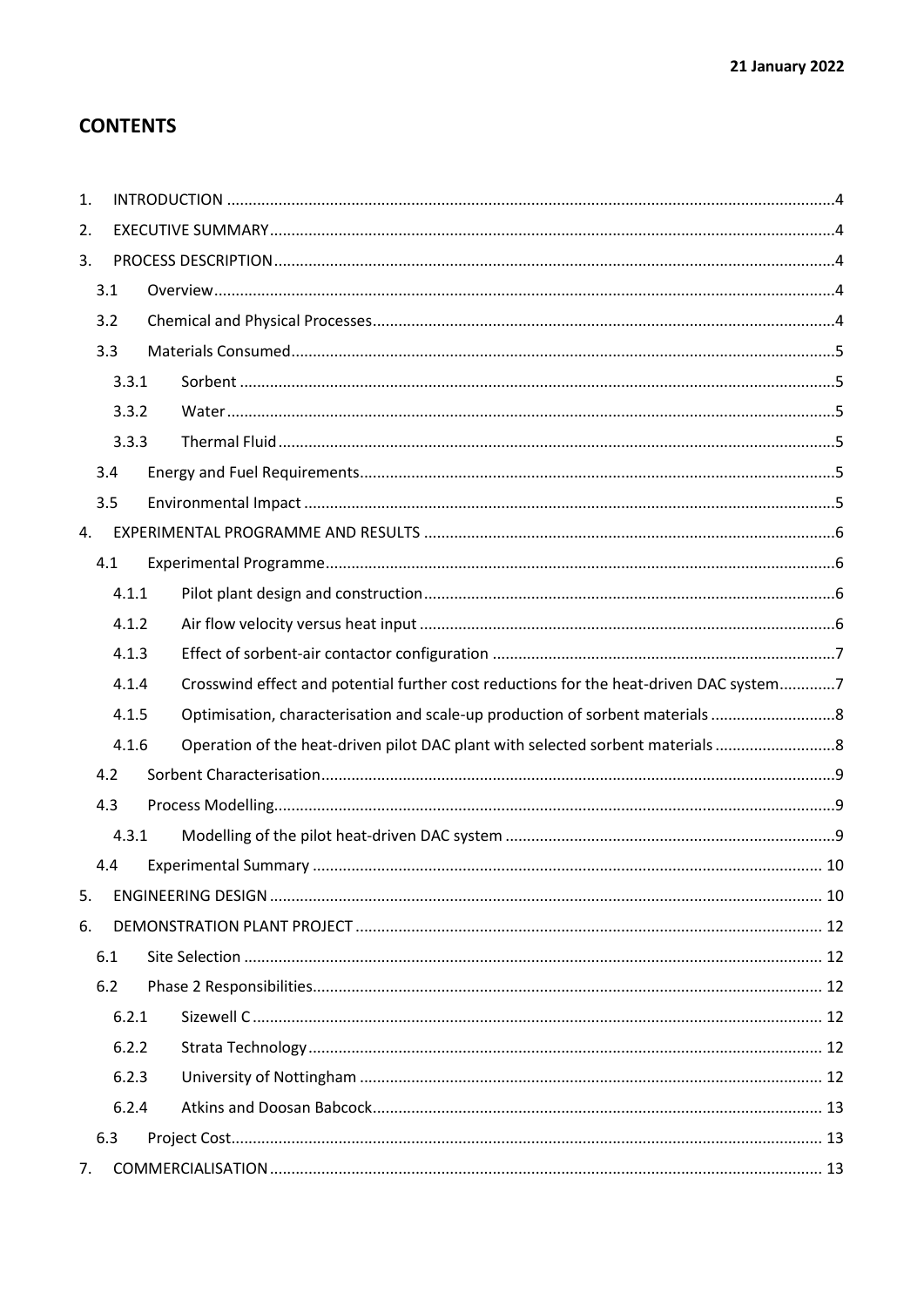**This report (including any appendices and attachments) has been prepared for general information only and may not include all relevant information.**

**No representations, warranties, or undertakings (express or implied) are given as to the accuracy or completeness of the information in this report, and none of NNB Generation Company (SZC) Ltd, University of Nottingham, Strata Technology Ltd, Atkins Limited, Doosan Babcock Ltd, their member firms, related entities, directors, advisors, employees, personnel, or agents shall be liable or responsible for any direct or indirect loss or damage arising out of or in connection with any person's use of or reliance on this report.**

**The use of this report, and any and all information contained within it, are protected by the copyright & trademark laws of England & Wales and/or other jurisdictions. All rights are reserved in accordance with applicable law and relevant arrangements (including the terms of the BEIS Direct Air Capture and Greenhouse Gas Removal competition).**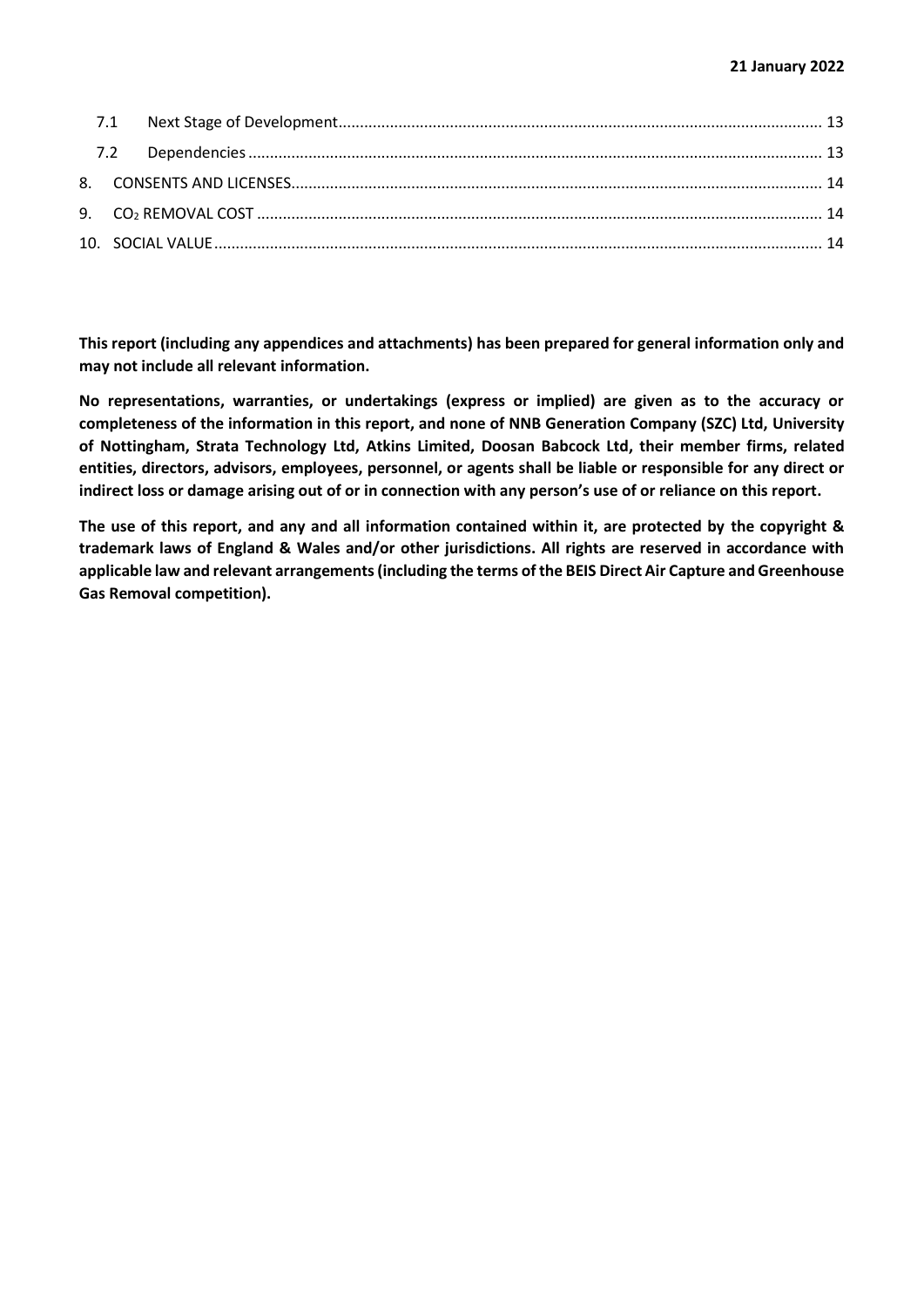# <span id="page-3-0"></span>**1. INTRODUCTION**

In early 2021, Sizewell C (SZC) formed a consortium with University of Nottingham (UoN), Strata Technology, Atkins and Doosan Babcock to participate in the BEIS Direct Air Capture (DAC) and Greenhouse Gas Removal (GGR) innovation competition.

The consortium successfully bid to develop a heat-driven DAC technology for Carbon Dioxide (CO<sub>2</sub>) that could in the future be scaled up and integrated with the SZC power plant. This report outlines the key findings and outcomes from Phase 1 of the competition which focussed on research and development, technology and plant design.

# <span id="page-3-1"></span>**2. EXECUTIVE SUMMARY**

During Phase 1 of the BEIS DAC & GGR competition, the consortium has successfully completed a research and development project of experimentation and engineering design for a novel heat-driven DAC process. The research has demonstrated that stable air circulation can be achieved by applying a set heat input (which can be provided by a low-carbon source such as nuclear energy) to the process, and that UoN's high performing carbon capture sorbent can achieve an uptake of 80% of its equilibrium capacity with only a 45 second contact time in air.

The experimental phase also identified that the effect of a crosswind moving across the outlet of the air-sorbent contactor has a positive impact on the performance of the system, and during periods of elevated wind speed a significant reduction in the heating requirements of the DAC system could be seen.

The experiments performed using a lab-based pilot plant have enabled the process design for a 100t  $CO<sub>2</sub>/year$ demonstration plant to be completed. The construction and delivery of this plant in a future phase (if selected) will enable further process development and optimisation to be performed.

# <span id="page-3-2"></span>**3. PROCESS DESCRIPTION**

# **3.1 Overview**

<span id="page-3-3"></span>The heat-driven DAC process will employ a novel heat-driven solid adsorbent looping system to remove  $CO<sub>2</sub>$ from the atmosphere. In the loop, a highly selective solid adsorbent circulates through a heat-driven air-sorbent contactor to directly capture atmospheric carbon dioxide. Recirculation of the solid adsorbent around the carbon capture section of the air-sorbent contact column (adsorber) will ensure that it is near saturated with carbon dioxide before being transferred to the desorber. This transfer will be via a gas-lock, purged with carbon dioxide to minimise the transfer of contaminating permanent gases which will reduce the need for extensive post-capture product clean-up. The heat-driven temperature-swing desorption will occur in a heated desorber and involves using carbon dioxide partially or wholly as the sweeping gas. The regenerated sorbent will be discharged from the desorber, cooled and recirculated back into the adsorber through an arranged loop.

# **3.2 Chemical and Physical Processes**

<span id="page-3-4"></span>The  $CO<sub>2</sub>$  capture process involves using solid chemical adsorbent materials with moderate surface basicity to react with acidic  $CO_2$  in the air, fully reversibly. The  $CO_2$ -adsorped solid sorbent is then regenerated to release the  $CO<sub>2</sub>$  with high purity, which can then be compressed for storage or utilisation.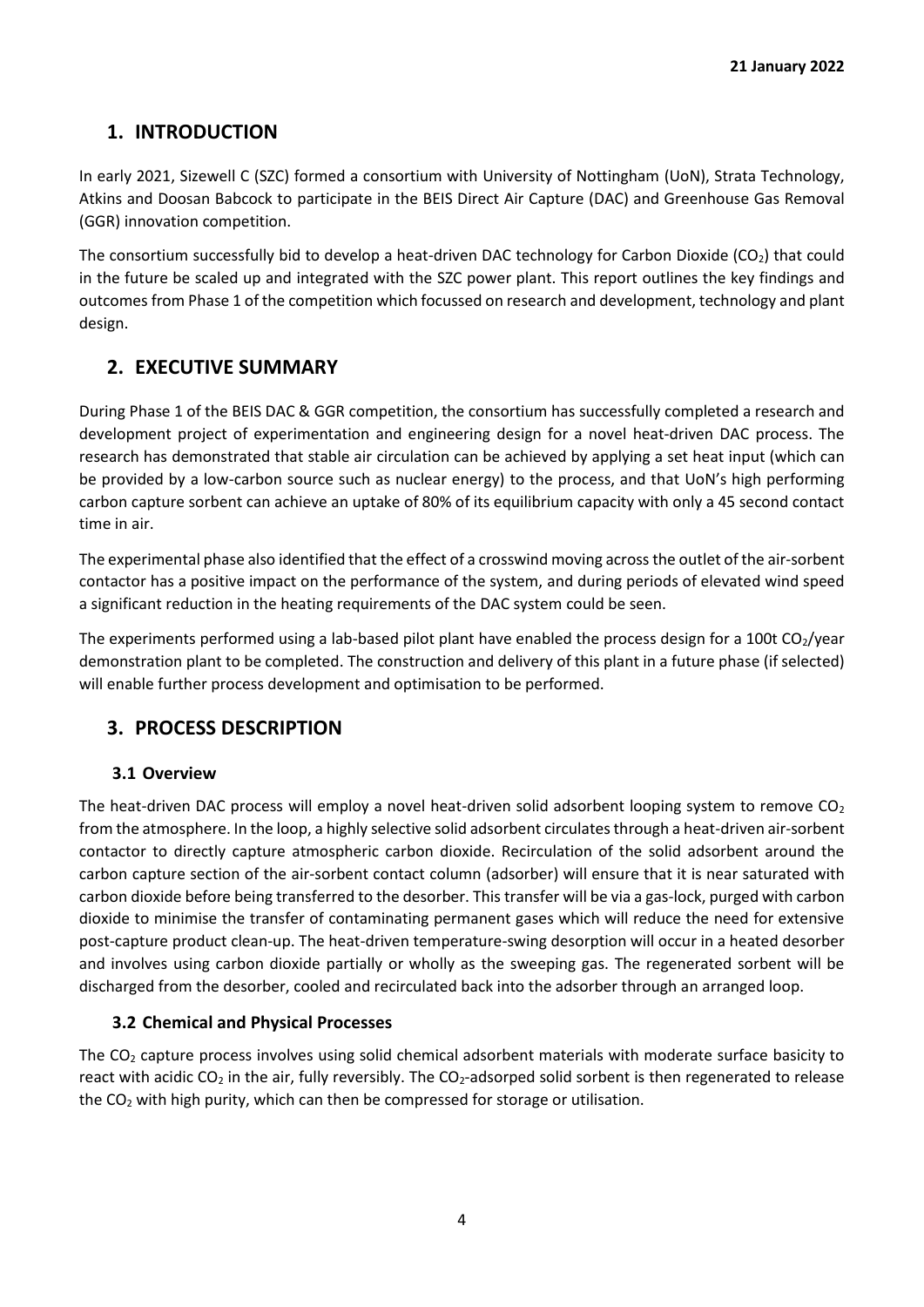#### <span id="page-4-0"></span>**3.3 Materials Consumed**

#### 3.3.1 Sorbent

<span id="page-4-1"></span>The key material input into the process is the carbon dioxide adsorbent. UoN have previously shown the sorbent as being effective over hundreds of cycles, however further work will need to be conducted within the demonstration plant to quantify sorbent lifespan.

The sorbent consists of a porous support that is functionalised with CO<sub>2</sub>-active chemicals for DAC. The support can be purchased in the required quantities for Phase 2 (if selected) from the University's existing suppliers, and the University will then perform the required works in-house.

At the end of the Phase 2 trial, any viable sorbent will be retained by the University for future research and development work in connection with this DAC project. The support material from spent sorbent can be reconditioned to minimise or even eliminate waste production from the process.

#### 3.3.2 Water

<span id="page-4-2"></span>A water input to the plant would only be required in the event of a continued dry atmosphere where there may be a risk that the incoming air would not contain the required level of water for contact with the sorbent. However, reviewing weather averages for the demonstration plant area (please see section 6.1) indicates normal ambient humidity of 70-90 % relative humidity (RH)<sup>1</sup>, and water is also due to be recovered from the  $CO<sub>2</sub>$  product. As such, it is thought the required top up would be minimal (< 10m<sup>3</sup> per year). This would be sourced from mains water.

#### 3.3.3 Thermal Fluid

<span id="page-4-3"></span>A thermal oil heating loop is being used to provide the required heating to the system. Bunding will be in place around the heating unit to minimise risk of release to the environment. Disposal of spent oil will be discussed with the supplier and if possible, it will be sent to a recycling facility.

#### **3.4 Energy and Fuel Requirements**

<span id="page-4-4"></span>The heating demands are to be met using electrical energy for the demonstrator plant, however at commercial scale the available low carbon heat (and electricity) from SZC could be used to meet process requirements. SZC is proposing to extract up to 400MW<sub>th</sub> of heat from the nuclear power plant once operational. Although a minor modification to the power plant design will be required to implement cogeneration, SZC does not expect any significant change to the replication of the design from Hinkley Point C or its safety case at this stage. Sizewell C will continue to develop its studies and design for cogeneration over the course of phase 2 of the project and, as construction of the power plant progresses, SZC will also explore increasing the proportion of heat extracted from the plant. The heat-driven DAC system operates with only a small amount of electrical energy for process control and motorised mechanical components.

#### **3.5 Environmental Impact**

<span id="page-4-5"></span>As detailed in Section 6.1, the demonstration plant is anticipated to be sited around the 3.2 GW Sizewell C station which is currently being developed in Suffolk (and will be a major infrastructure and construction project in the UK).

Due to the nature of the site selected for the demonstration unit, there would be very limited impact on natural assets (and relevant planning and other consents for the heat-driven DAC development will be obtained), as well as the consideration that the research and development work carried out on this plant could provide a

<sup>1</sup> Sizewell Climate Weather Averages, World Weather Online, <https://www.worldweatheronline.com/sizewell-weather-averages/suffolk/gb.aspx>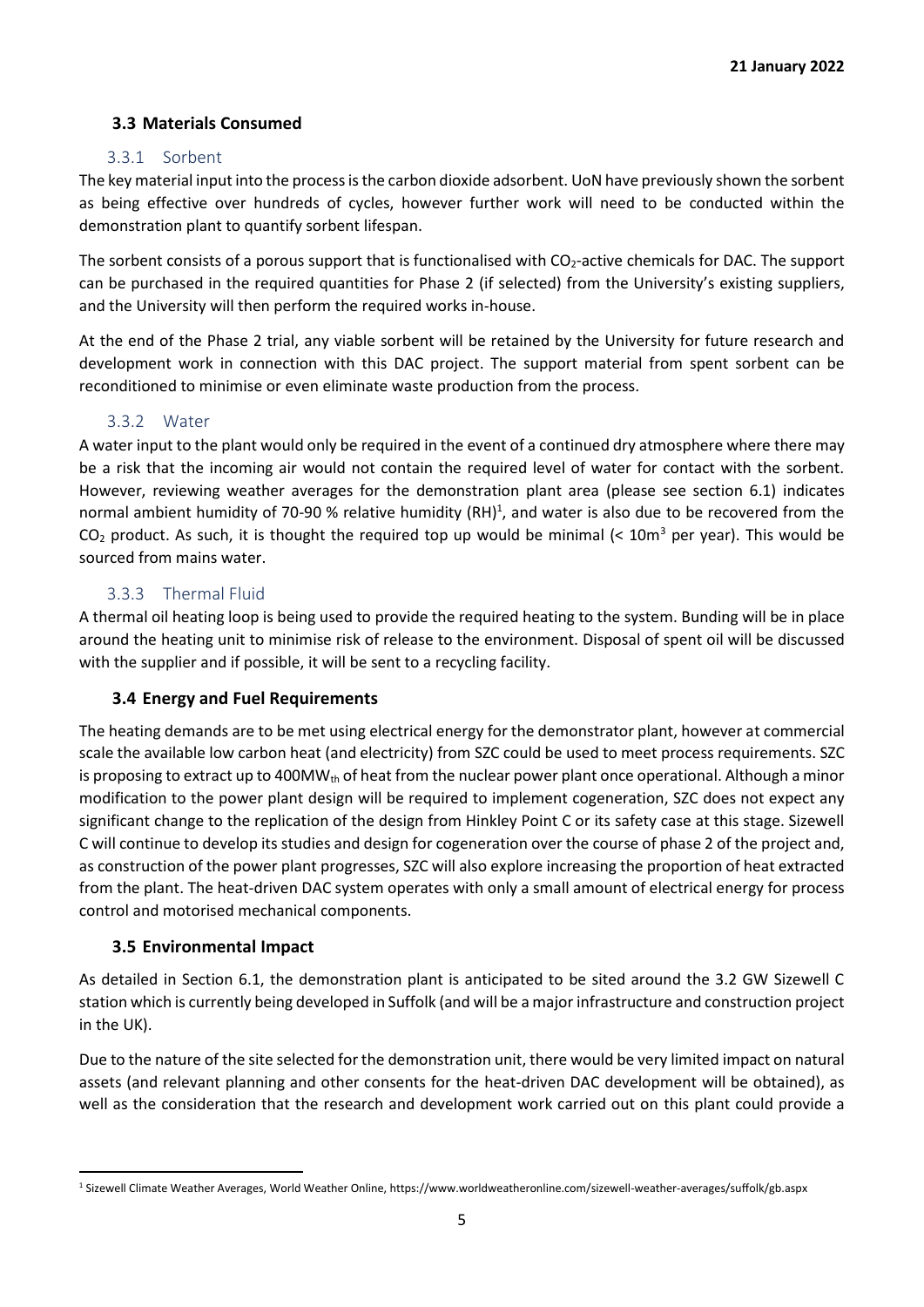pathway to a scaled and integrated DAC plant linked to Sizewell C which has potential to remove in excess of 1 MT CO2/annum by utilising heat from cogeneration from Sizewell C.

With regards to this unique heat-driven DAC process, the key environmental risk that has been identified and mitigated within the demonstration plant is the potential for sorbent particles to be fluidised and carried out of the top of the column. To minimise this risk, a specially designed vessel section has been positioned above the sorbent/air contacting bed to prevent the particles moving onwards with the air. There is also a provision for particle monitoring to be performed and, in the unlikely event that this sensor indicates that particles are being carried over, the plant can be stopped, and a sorbent replacement shall be initiated.

# <span id="page-5-0"></span>**4. EXPERIMENTAL PROGRAMME AND RESULTS**

Built upon the research at UoN, the project aims to design and demonstrate a novel heat-driven direct air capture system, which is expected to offer major cost reductions and reduced electrical energy demand compared to the existing DAC technologies, by making effective use of low-cost low-carbon heat from a nuclear power plant or any other harvestable low or zero-carbon energy at above ambient temperatures including industrial waste heat or geothermal sources. To define and optimise the key parameters of both the process and sorbent materials at sensible scales for the design of the demonstrator plant, a heat-driven DAC pilot facility has been constructed and a range of pilot tests have been successfully carried out under various conditions at UoN, supported by both process modelling and characterisations. Due to an unexpected -yet welcomeimportant development, additional pilot tests have also been conducted to examine and quantify the effect of crosswind on air circulation within the DAC system at different wind velocities; the extraordinary results obtained demonstrate that depending on local or geographic conditions, natural wind could deliver further major cost reductions to the heat-driven DAC system. In brief, while a wide range of key data sets and process parameters have been generated to aid the demonstrator design, the pilot tests coupled with the results of the process modelling also further confirm the practical and techno-economic feasibility of the heat-driven DAC system for major cost reductions. The following sections present a summary of the major results and findings.

#### <span id="page-5-1"></span>**4.1 Experimental Programme**

#### 4.1.1 Pilot plant design and construction

<span id="page-5-2"></span>A pilot facility for the heat-driven direct air capture system has been successfully designed, constructed and commissioned, as shown in Fig.1. The pilot DAC facility consists mainly of a heat-driven air-sorbent contactor section with a heating chamber to allow heat input at different levels. Thermocouples were installed at different heights to monitor the temperature profile of the heat-induced air flows. Differential pressure transducers and anemometers were also installed to measure the air flow velocity and pressure drops under different operation conditions.

#### 4.1.2 Air flow velocity versus heat input

<span id="page-5-3"></span>Using the pilot heat-driven DAC system, the characteristics of resultant air flows as a function of heat input have been established and key process parameters have been derived to aid the engineering design of the DAC demonstration plant. The pilot tests have demonstrated that large volume heat-induced air flows with high velocities can be readily facilitated and effectively regulated with high operational flexibility. No appreciable variations of air velocity were found for the whole effective length of the sorbent-air contactor. Reynolds number calculations



indicate that the air flow is fully turbulent at all levels of heat input levels examined, suggesting that efficient air-sorbent contact and mixing can be achieved to ensure high efficiency of  $CO<sub>2</sub>$  capture. The pilot tests also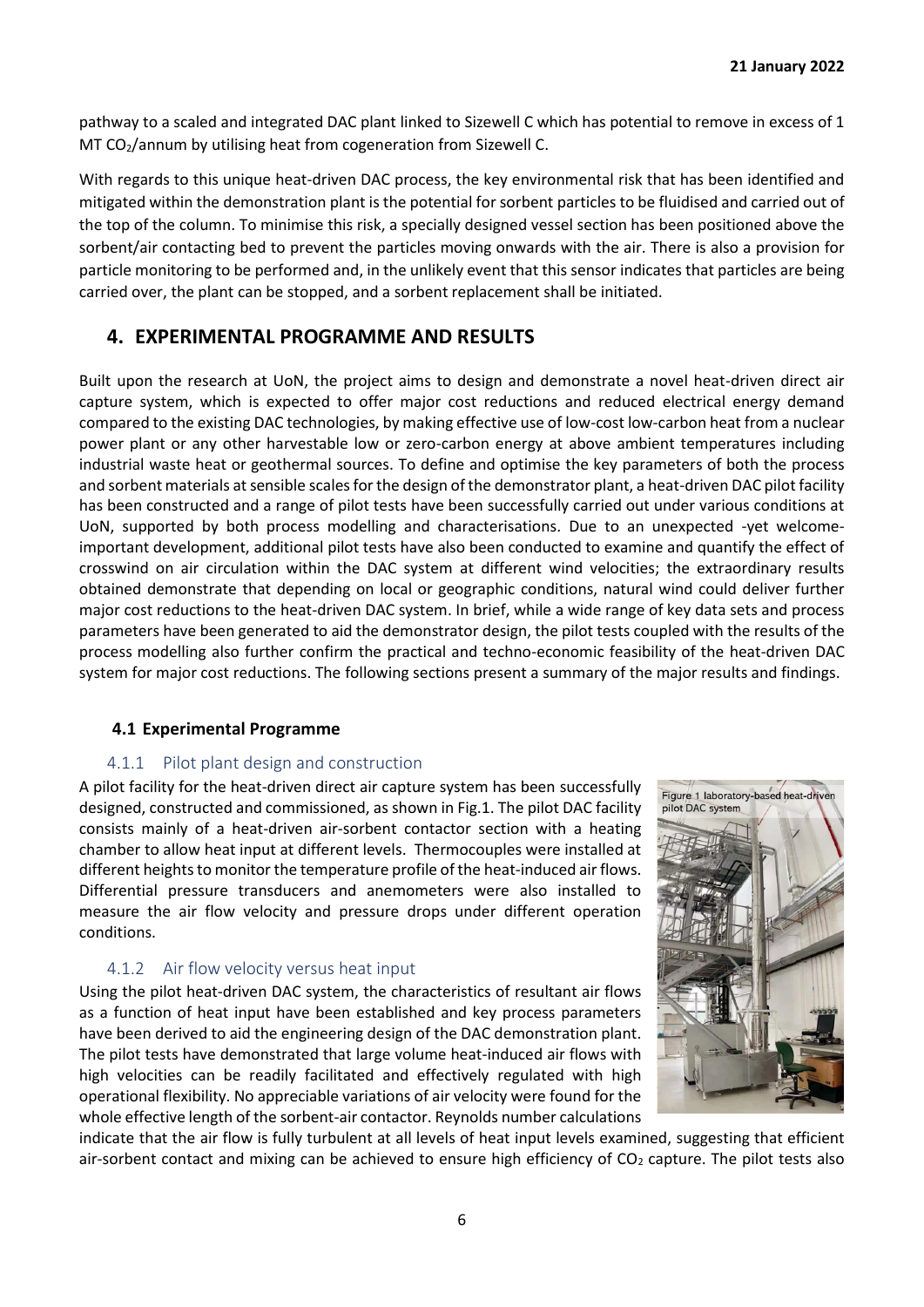confirms that the heat-induced air flow heat pressures appear to remain generally stable even under the dynamic conditions examined at all levels of heat input.

#### 4.1.3 Effect of sorbent-air contactor configuration

<span id="page-6-0"></span>The air flow through the heat-driven sorbent-air contactor (adsorber) can be potentially affected by the internal structural arrangement and levels of sorbent loading in the adsorber, due to the accordingly reduced flow areas. However, the pilot tests under various conditions show that a 40% reduction in air flow path through the adsorber as a result of sorbent loading and/or internal structural arrangement has negligible effect on air flow (Fig. 2). Nevertheless, a reduction in air flow path at such an extremely high level is never anticipated in practical operations.



#### 4.1.4 Crosswind effect and potential further cost reductions for the heat-driven DAC system

<span id="page-6-1"></span>During the operation of the newly constructed pilot heat-driven DAC plant, an interesting phenomenon occurred. The air flow measured was always higher than the air flow theoretically predicted whenever the centrally controlled building ventilation system was turned on and this inspired us to examine the role of crosswind. Fig. 3 shows the effect of crosswind on the air flow velocity in the heat-driven air-sorbent contactor at different simulated wind speed varying from 34 to 55 miles/hour (15 to 24 m/s), which represents the medium/high wind speeds in the UK. Under the tested conditions, the air flow velocity was found to increase by 55% at a crosswind speed of 55 miles/hour and by ~20% at a wind speed of 34 miles/hour, respectively. This means that the energy requirement of the heat-driven DAC system can



Figure 3 Effect of crosswind on heat-induced air flow in the adsorber at a heat input level of 0.4  $kW_{th}$ 

potentially be further significantly reduced with the aid of natural wind, subject to local or geographic conditions.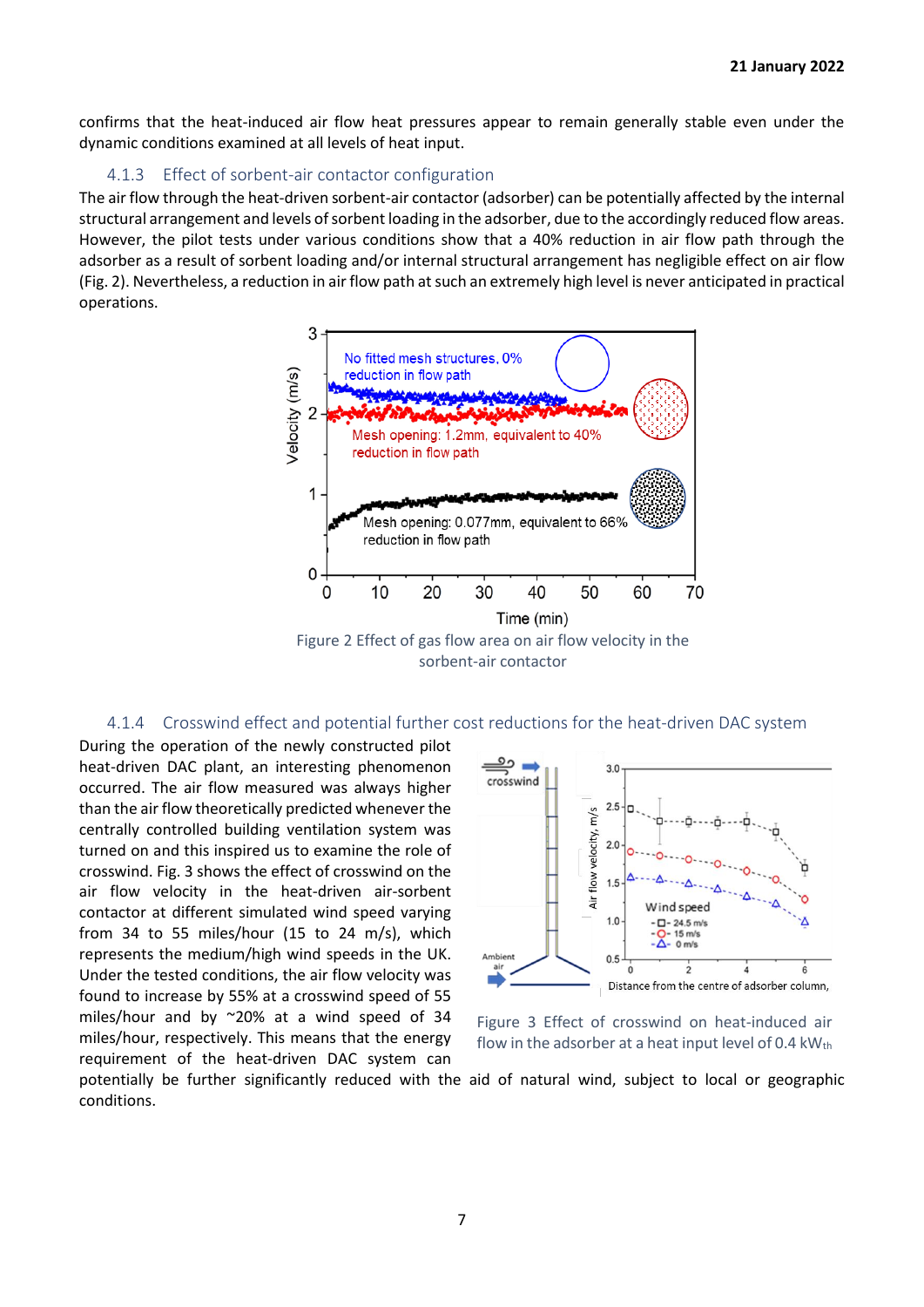#### 4.1.5 Optimisation, characterisation and scale-up production of sorbent materials

<span id="page-7-0"></span>Two different types of sorbent materials were used for direct air  $CO<sub>2</sub>$  capture with the pilot DAC system. Both types of sorbent materials were tested to show rarely seen high capacities with fast adsorption kinetics and desirable adsorption/desorption performance, compared to reported capture materials  $^{2}$  3.

To determine the suitable operational conditions at the lab-based pilot scale, the terminal velocity  $(u_t)$  of the selected sorbent material was first evaluated based on the physical properties of both the air and the capture material. The terminal velocity of a solid particle represents the maximum updraft air velocity that should not be exceeded to avoid carry-over. Fig. 4 shows the terminal velocity for the sorbent materials with particle size between 0.1-0.9 mm and density between 0.7-1.58  $g/cm<sup>3</sup>$ . The terminal velocity could be easily obtained based on the density and particle size of a sorbent material.



#### *Figure 4 Terminal velocity as a function of the density and particle size of sorbent materials*

#### <span id="page-7-1"></span>4.1.6 Operation of the heat-driven pilot DAC plant with selected sorbent materials

All pilot tests were conducted with the ambient air at an ambient air temperature of about 20 °C. The  $CO<sub>2</sub>$ concentration of the indoor ambient air was measured at 440 ppm, and an integrated ABB's Magnos28 analyser was used to continuously monitor the outlet  $CO<sub>2</sub>$  concentration. The sorbent material was manually fed into the heat-driven adsorber at different feeding rates, as shown in Fig. 5(a). Under the test conditions examined, the residence time of the sorbent used was estimated at approximately 5 seconds. The pilot operation tests show that the air  $CO_2$  removal rate increases linearly with the sorbent feeding rate. As shown in Fig. 5(b), the superior CO<sub>2</sub> removal performance has been achieved with exceedingly fast adsorption rate in an extremely short residence/contact time estimated at just 5 seconds. At the relatively low sorbent feeding rate of just 4.2 kg. m<sup>-2</sup>. min<sup>-1</sup>, the CO<sub>2</sub> removal rate reached an exceedingly high level of 61%, with the CO<sub>2</sub> concentration in the air reduced from its original 440 ppm down to 177 ppm. Clearly, a significantly higher removal rate can be achieved by either increasing the sorbent feeding rate and/or the contact time between the sorbent material and air. Continuous cycles of adsorption-desorption pilot tests were also carried out with the pilot DAC plant, which confirms the superior performance and operational stability of both the sorbent materials and the heatdriven DAC system, as shown in Fig. 5(c).



Figure 5 Continuous pilot testing of a selected sorbent material for DAC: (a) Outlet CO<sub>2</sub> concentration; (b) relationship between sorbent feeding rate and capture efficiency; (c) cyclic performance of selected sorbent material.

<sup>&</sup>lt;sup>2</sup> H. Azarabadi and K. S. Lackner. A sorbent-focused techno-economic analysis of direct air capture. Applied Energy, 250 (2019) 959-975.

<sup>&</sup>lt;sup>3</sup> J. A. Wurzbacher et al. Heat and mass transfer of temperature-vacuum swing desorption for CO<sub>2</sub> capture from air. Chem. Eng. Journal, 283 (2016) 1329-1338.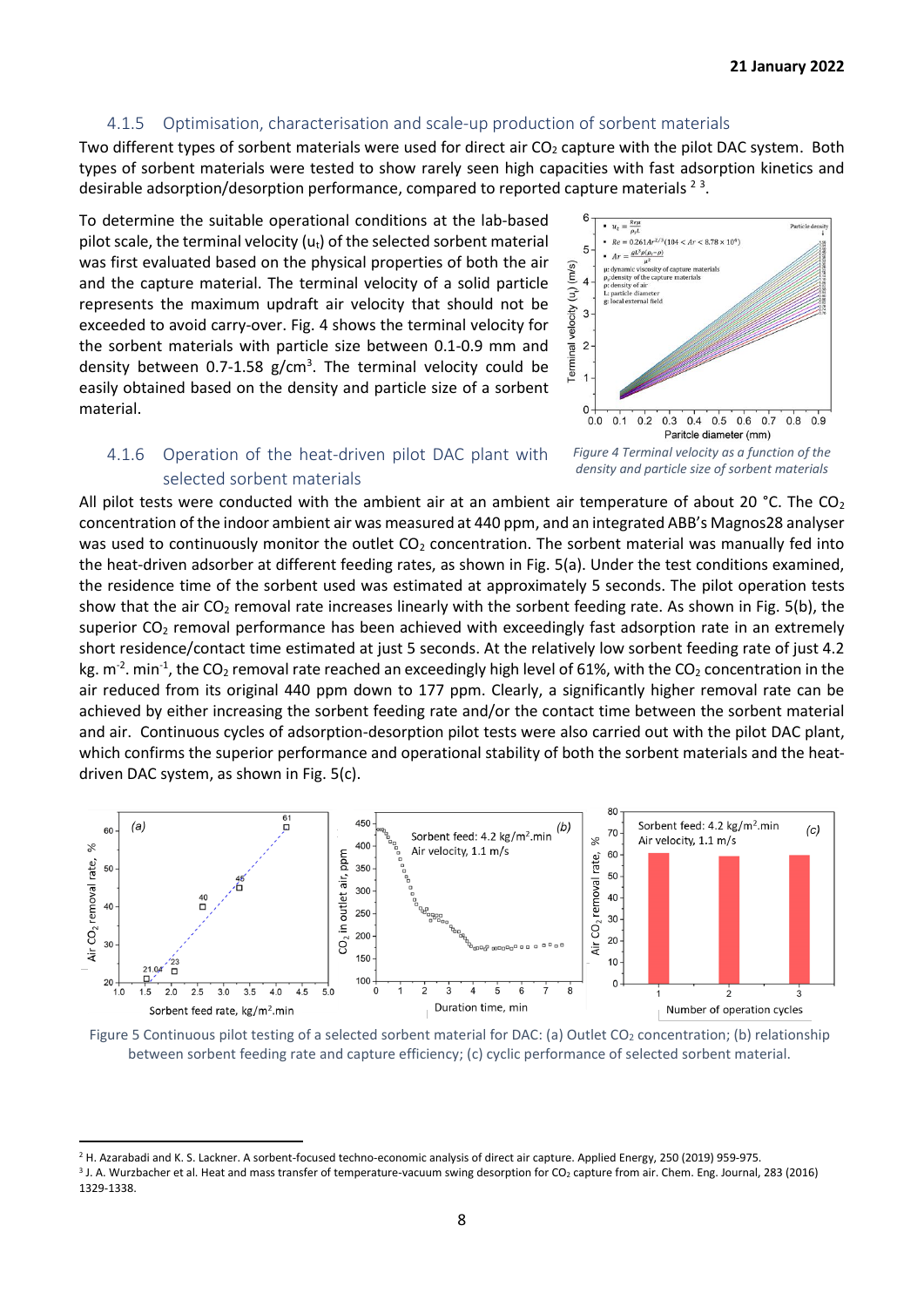#### **4.2 Sorbent Characterisation**

<span id="page-8-0"></span>Various characterisation tools have been used to characterise the sorbent materials prepared at different scales and those from the pilot tests, such as thermal gravimetric analysis, BET measurements, and small and pilot testing facilities. The characterisation results have helped optimise and prepare the sorbent materials.

#### <span id="page-8-1"></span>**4.3 Process Modelling**

#### 4.3.1 Modelling of the pilot heat-driven DAC system

<span id="page-8-2"></span>To assist the demonstrator design, models simulating the heat-driven air and particle movement within the adsorber column have been developed and validated in general, based on the pilot experimental data and using the engineering simulation software of ANSYS FLUENT (V2021 R2). Figs. 6 and 7 show some of the modelling results. The modelling indicates that stable and consistent heat-induced air flow velocity can be enabled and effectively regulated with the level of heat input, and the predicted flow air velocity agrees generally well with the experimentally measured.



Figure 6 Modelling of air flow characteristics in the lab-based heat-driven pilot DAC plant

Fig. 7 presents the key modelling results for the particle movements of a selected sorbent material in the air flow through the adsorber. A finite difference numerical method (FDM), which is used to solve the Navier-Stokes equation that defines the air movement in a vertical adsorber column, is integrated with a Discrete Element Method (DEM) to model the sorbent particle movement in the air updraft. The DEM sub-model describes numerically the momentum exchanges between the continuous gas flow and solid particles in granular flow. It can be seen that the trajectory of particles movement (defined by the position and residence time in the adsorber) is governed by air velocity and the particle size/density of a sorbent material. At an air velocity of 1.4 m/sec, the particle movement modelling reveals that no uplift or carryover of the sorbent particles occurs in for the sorbent material with particle size in the range of 500~800m. For comparison, at a higher velocity of 2.4 m/sec, however, multiple particle movement trajectories could occur, with smaller particles (e.g. <200 µm) being uplifted or even carried over, some being held standstill and with only the largest being able to drop down to the collector. In general, the modelling results for different conditions examined are in good agreement with the observations in the pilot tests. The modelling has formed a sound basis for the demonstrator plant's engineering system modelling to serve the design and operation of future full-scale DAC plants.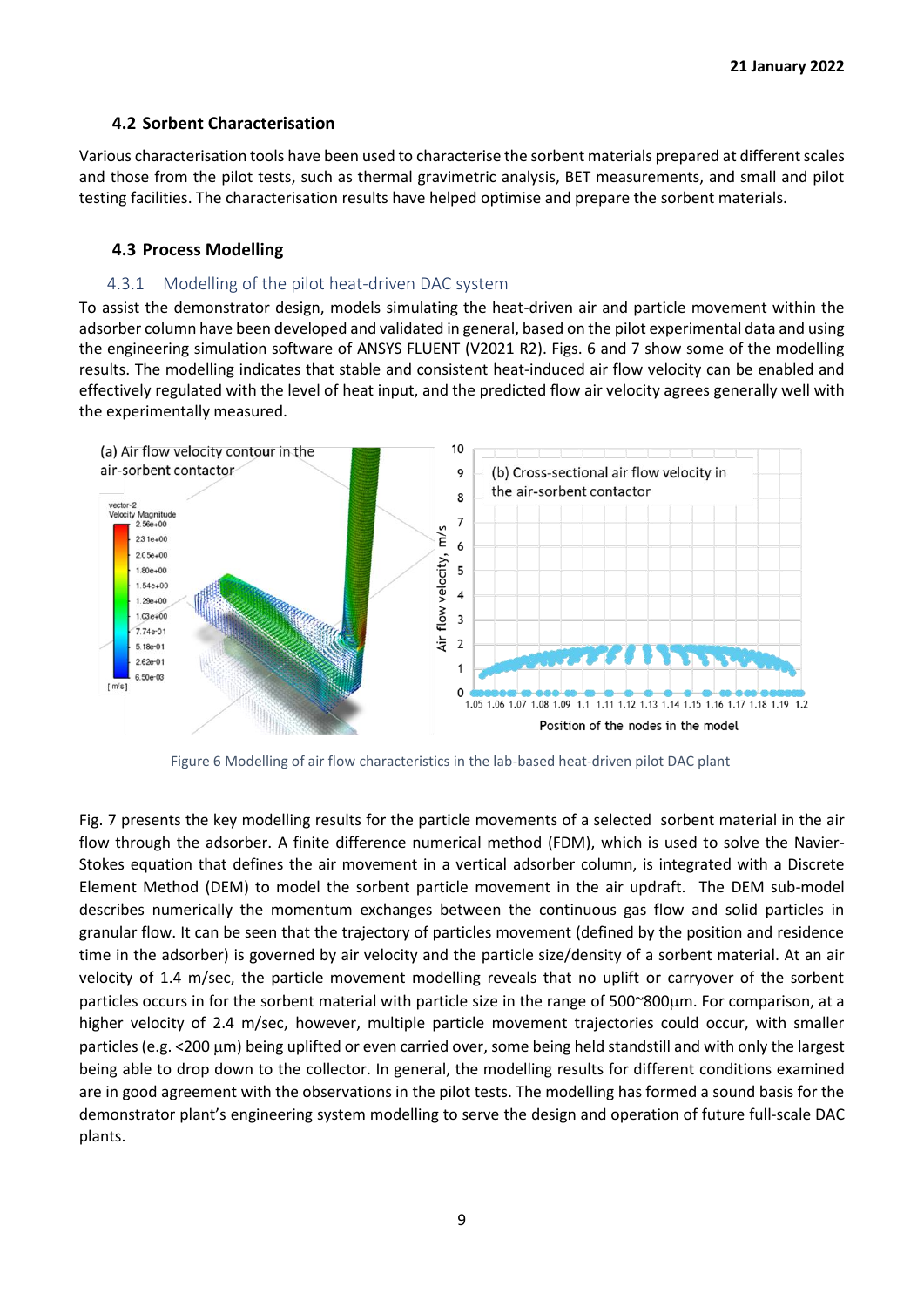

Figure 7 Movement of sorbent particles in the air flow within the adsorber of heat-driven pilot DAC plant

#### <span id="page-9-0"></span>**4.4 Experimental Summary**

A heat-driven direct air capture pilot facility has been successfully designed, constructed, and commissioned for testing. All research tasks, including the pilot testing of heat-induced air flow characteristics and the fabrication, characterisation and testing of the capture materials, have been carried out with great success for key parameters required for the design of the demonstrator. The wide range of process tests and characterisations also has further demonstrated both the superior capability of the DAC technology for highcapacity  $CO<sub>2</sub>$  removal with good operational flexibility and potential major cost reductions as well as the exceedingly high CO<sub>2</sub> adsorption capacity and fast adsorption rate of the sorbent materials. As an unexpected but very welcome development, the use of crosswind could help further reduce the energy requirement of the heat-driven direct air capture, thanks to the strong promotive effect of crosswind.

CFD-based models have been developed and successfully evaluated for the modelling of the heat-driven air flow characteristics and particle movements within the DAC system, which have formed the sound basis for the process & system modelling of the demonstrator required for full-scale commercial plant design, process control and operation.

# <span id="page-9-1"></span>**5. ENGINEERING DESIGN**

The demonstration plant consists of two continually circulating loops, the first being the air/sorbent contacting loop and the second being the  $CO<sub>2</sub>$  removal loop. Fig. 8 shows the basic layout of the demonstrator plant designed; the plant framework has been designed to give suitable access to equipment for operation as well as foreseeable maintenance activities. A lifting beam will be positioned above the top floor of the plant framework to enable lifting of fresh sorbent from ground level to the floor at which the sorbent will be loaded into the process.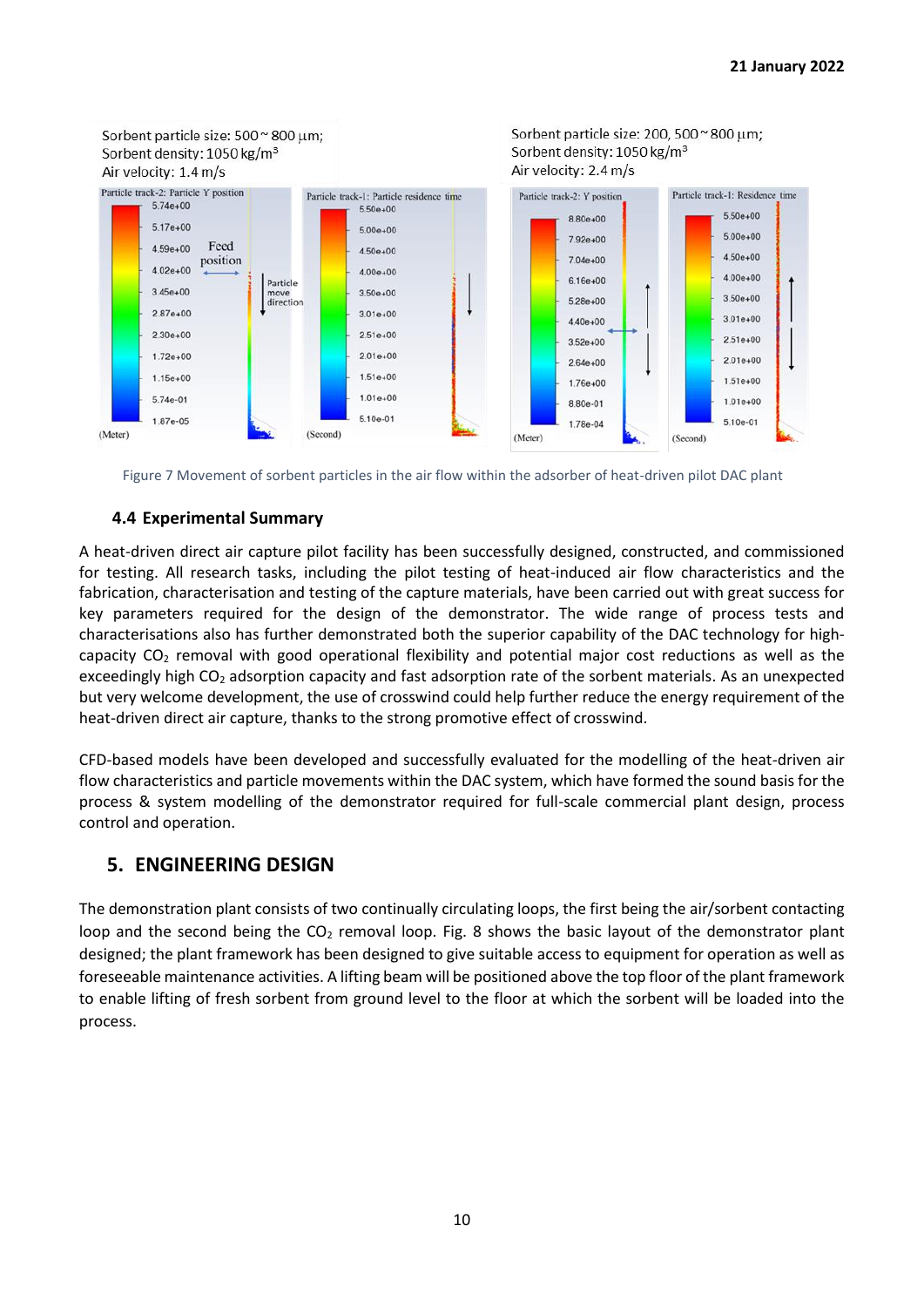

*Figure 8 Heat-driven DAC Plant Conceptual Model*

The dimensions of the air contacting loop have been selected to provide a practical balance between achieving a reasonable overall system pressure drop and a heating requirement that is practical for installation within the available project budget. The diameter was selected to give similar air velocities to those which were observed within the pilot DAC plant. It is to be manufactured from Carbon Steel with both an internal and external coating to prevent rusting.

Environmental wind speed and direction will be measured externally at the same height as the  $CO<sub>2</sub>$ -lean air exits the plant. This would be done using a cup anemometer and electric weather vane, and the data can be used to help quantify the impact of ambient wind speed on air velocity within the adsorbent/air contacting loop.

The experimental data obtained by the UoN indicates that the sorbent can achieve approximately 80% of the carbon dioxide equilibrium capacity with a 45-second residence time and the number of passes through the air/sorbent contactor has been selected in order to achieve this. A bespoke sorbent distribution system is to be mounted within the adsorbent/air mixing vessel and will be made fully accessible such that it can be inspected or adjusted during the course of operation.

The sorbent will be mechanically conveyed and metered throughout both circulating loops. Initial trial work undertaken during phase 1 has indicated the sorbent is compatible with several widely used methods of bulk material conveying.

The CO<sub>2</sub> removal vessel, also known as the desorber, has been based on the design used successfully within a previous pilot plant delivered by Strata to the UoN. UoN's experiments have indicated that a desorber temperature of  $\leq$  100 °C would be optimal for the sorbent, and a residence time of 15 minutes would enable suitable removal of captured carbon dioxide.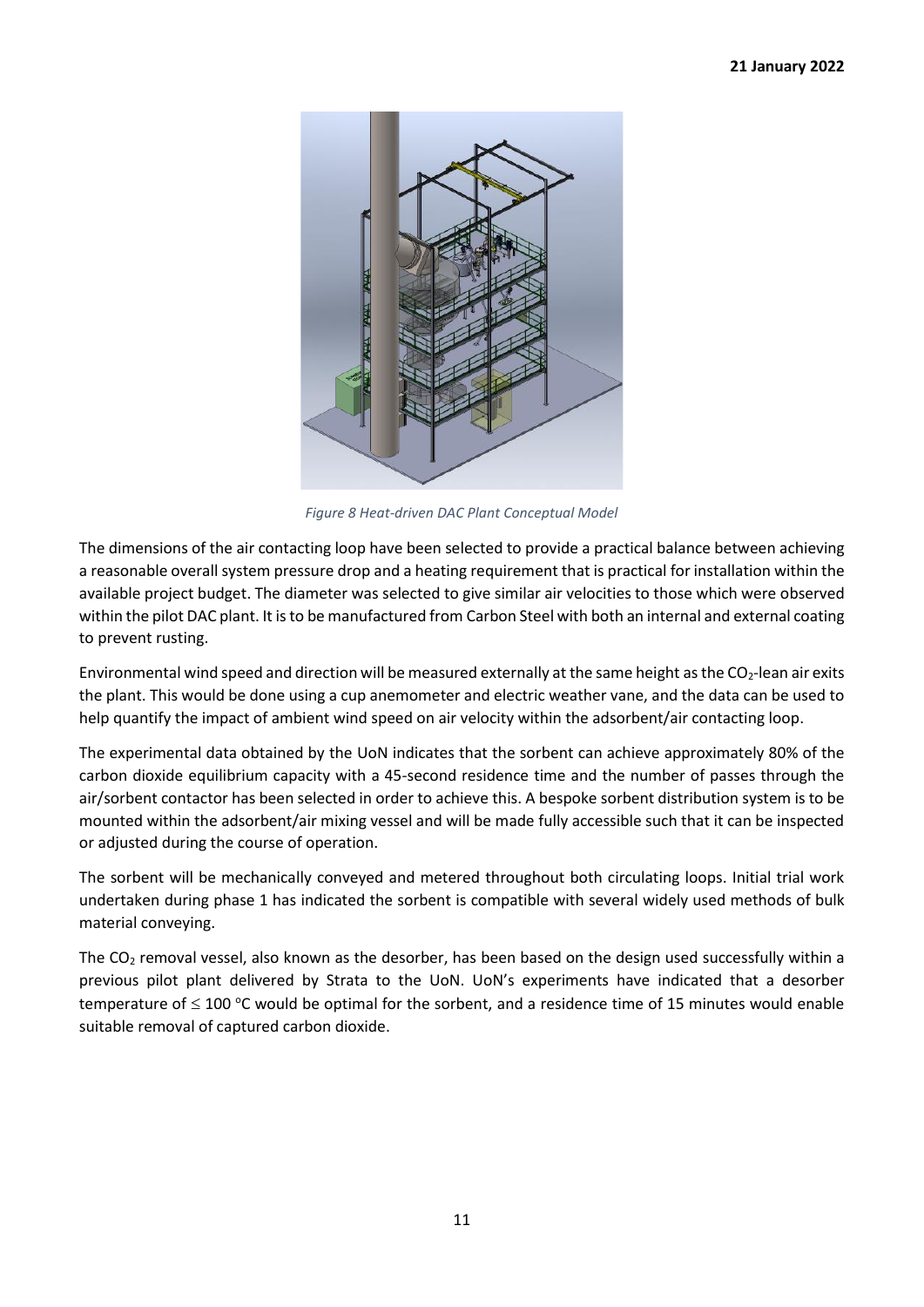# <span id="page-11-0"></span>**6. DEMONSTRATION PLANT PROJECT**

#### **6.1 Site Selection**

<span id="page-11-1"></span>The consortium estimates that a plot of c.12m x 20m will be required to construct and test the DAC demonstrator plant in phase 2 of the GGR competition (if selected). It is estimated that the plot will be required approximately one year after phase 2 of the competition is kicked off and it is intended that the plot will be located within an area in or around the proposed wider Sizewell estate.

The consortium will work closely with SZC's land and planning departments to coordinate and obtain planning approvals (that will be separate from the ongoing planning application for the SZC nuclear power plant), in time for the required use of the plot.

The key advantage of siting the demonstration plant in or around the wider Sizewell C estate is that the environmental conditions that the adsorber column is exposed to will be representative of the potential commercial scale plant for integration with Sizewell C, subject to any necessary permissions and other consents being secured at the appropriate time.

Both the demonstration plant location, and the potential commercial scale site are coastal locations. The coastal air may contain trace quantities of sea salt, which consist mainly of NaCl and mixed (Na, Mg, K, and Ca) sulphates<sup>4</sup>, and the air-borne sea salt particles may travel more than 50 miles inland<sup>5</sup>. The sea salt species are not chemically reactive with the  $CO<sub>2</sub>$  sorbents, so they are not expected to generate any major impact. However, excessive physical deposition of the salt particles, which have diameters typically in the range of 0.05 $\sim$ 10 $\mu$ m<sup>6</sup>, may have some potential effect on the sorbent materials due to the reduced surface accessibility. Nevertheless, UoN's 14 days' continuous pilot tests with similar sorbents did not show any sorbent degradations associated with ambient air-borne particles, though the local ambient air at Nottingham may have lower levels of sea salt particles but higher quantities of terrestrial particles. The potential effect of air-borne sea salt particles in the coastal area will be examined and form part of the characterisation programme in Phase 2.

#### <span id="page-11-2"></span>**6.2 Phase 2 Responsibilities**

#### 6.2.1 Sizewell C

<span id="page-11-3"></span>Sizewell C will continue to be the lead organisation for the consortium and manage the consortium's relationship with BEIS. Sizewell C will also provide the heat parameters and specifications for future compatibility with an operational Sizewell C plant. Sizewell C will also provide support for the planning and other consents required in respect of the demonstration plant.

#### 6.2.2 Strata Technology

<span id="page-11-4"></span>Strata Technology will be responsible for the detailed design, build, installation and commissioning of the demonstration plant. Strata Technology will also be responsible for providing engineering support during the operation of the plant.

#### 6.2.3 University of Nottingham

<span id="page-11-5"></span>The University of Nottingham will be responsible for the development, manufacture and characterisation of the sorbent for the demonstration plant, and the production of the required quantity for testing. Once the demonstration plant is in operation, they will be responsible for collecting and analysing the process data. The University will also be performing system engineering modelling, which will be validated using the demonstration plant data.

<sup>4</sup> M. Posfai et al. Compositional variations of sea-salt-mode aerosol particles from the North Atlantic. J. Geophysical Research, 100 (1995) 23063-23074.

<sup>5</sup> J. Poma. Studies show salt air affects metals more than 50 miles inland, https://pomametals.com/salt-air-inland-distance-for-metal/

<sup>6</sup> R. F. Lovett. Quantitative measurement of airborne sea-salt in the North Atlantic. Tellus, 30(1978) 358-364.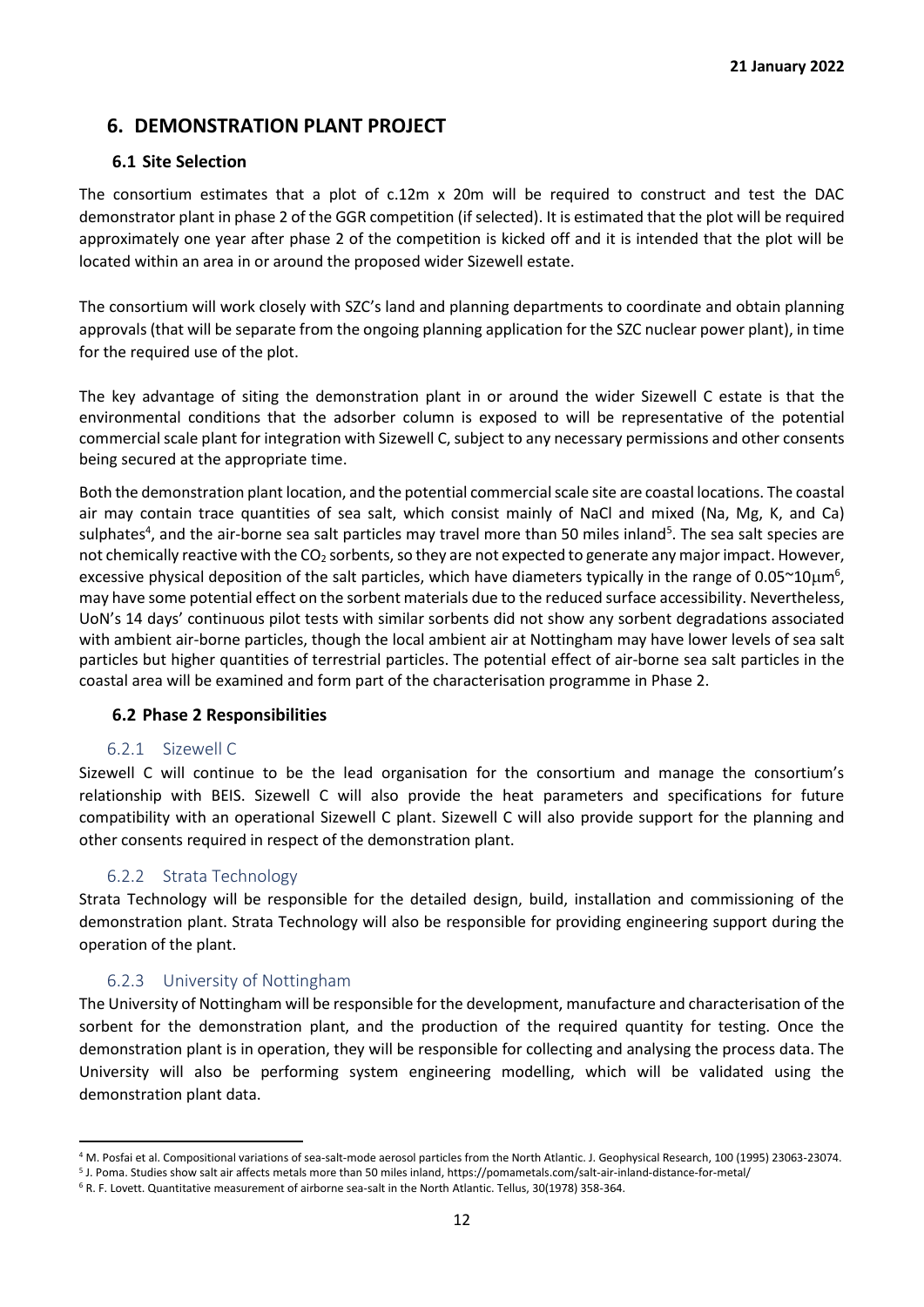#### 6.2.4 Atkins and Doosan Babcock

<span id="page-12-0"></span>Atkins and Doosan Babcock will be working to advise on the scalability of the demonstration plant design as well as reviewing the output data from the demonstration plant once in operation to enable a feasibility study for a commercial scale plant. To ensure there is a continued focus on scalability in phase 2, Atkins and Doosan Babcock will review key design deliverables prior to plant construction. Areas of particular interest will be expected levels of performance, footprint and cost of the plant.

#### **6.3 Project Cost**

<span id="page-12-1"></span>Based on the consortium's current estimates, the phase 2 demonstration plant is expected to cost c. £3m. This cost includes further design work, materials, construction, site installation, commissioning and operation labour, consumables, energy as well as a feasibility study for a commercial scale plant.

# <span id="page-12-2"></span>**7. COMMERCIALISATION**

The data generated from the demonstration plant in Phase 2 will be used by the consortium scaling partners (Atkins and Doosan Babcock) to produce a commercial feasibility report. The output of this report, particularly the techno-economic assessment, could be used to drive further commercialisation and initiate conversations with investors/parties interested in offsetting their emissions using the DAC technology. The Phase 2 operational data will also allow the consortium to define the feasible temperature envelope of the heat source required to drive the process. This will allow the consortium to define and approach a wider commercial network of potential industries that the DAC technology could work with / be integrated with, in addition to the nuclear industry.

#### **7.1 Next Stage of Development**

<span id="page-12-3"></span>As part of the route map to scaling the DAC technology to be able to capture 50k tonnes by 2030, we are exploring opportunities to make use of heat sources from other nuclear plants in the UK between 2025 and 2030. Heat from nuclear plants in this timeframe would enable the consortium to progressively scale up and optimise the technology from the 2025 demonstrator plant capable of capturing 100 tonnes CO<sub>2</sub>/year (if our bid is successful), to one that captures 50,000 tonnes CO<sub>2</sub>/year by 2030, before further scaling up to a plant that is capable of capturing  $CO<sub>2</sub>$  on a Megatonne scale and can be integrated with an operational Sizewell C power plant in the 2030s.

Once significant data has been generated from the demonstration plant, giving further confidence in the technology's commercial potential, the consortium will evaluate potential funding mechanisms for the 50,000 tonnes CO2/year scale plant.

Scaling up to a 50,000 tonne  $CO<sub>2</sub>/year$  plant would require processing huge volumes of air for capture and ultimately larger equipment. The design and operational information from the demonstration plant in Phase 2 would be used to inform the process design activities for scale up. A key focus of the scaling project would be determining the trade-off between increasing the throughput of individual units and increasing the number of units used for processing. The major steps will include the concept design of commercial scale plant & process/system modelling; front end engineering design (FEED); engineering, procurement and construction (EPC); and commissioning and operation.

#### <span id="page-12-4"></span>**7.2 Dependencies**

For the DAC technology to scale up to 50,000 tonnes CO<sub>2</sub>/year by 2030, we are exploring opportunities to make use of heat sources from other nuclear plants in the UK between 2025 and 2030, which would enable the consortium to meet the 50,000 tonnes  $CO<sub>2</sub>/year$  by 2030 objective (before further scaling up to a plant linked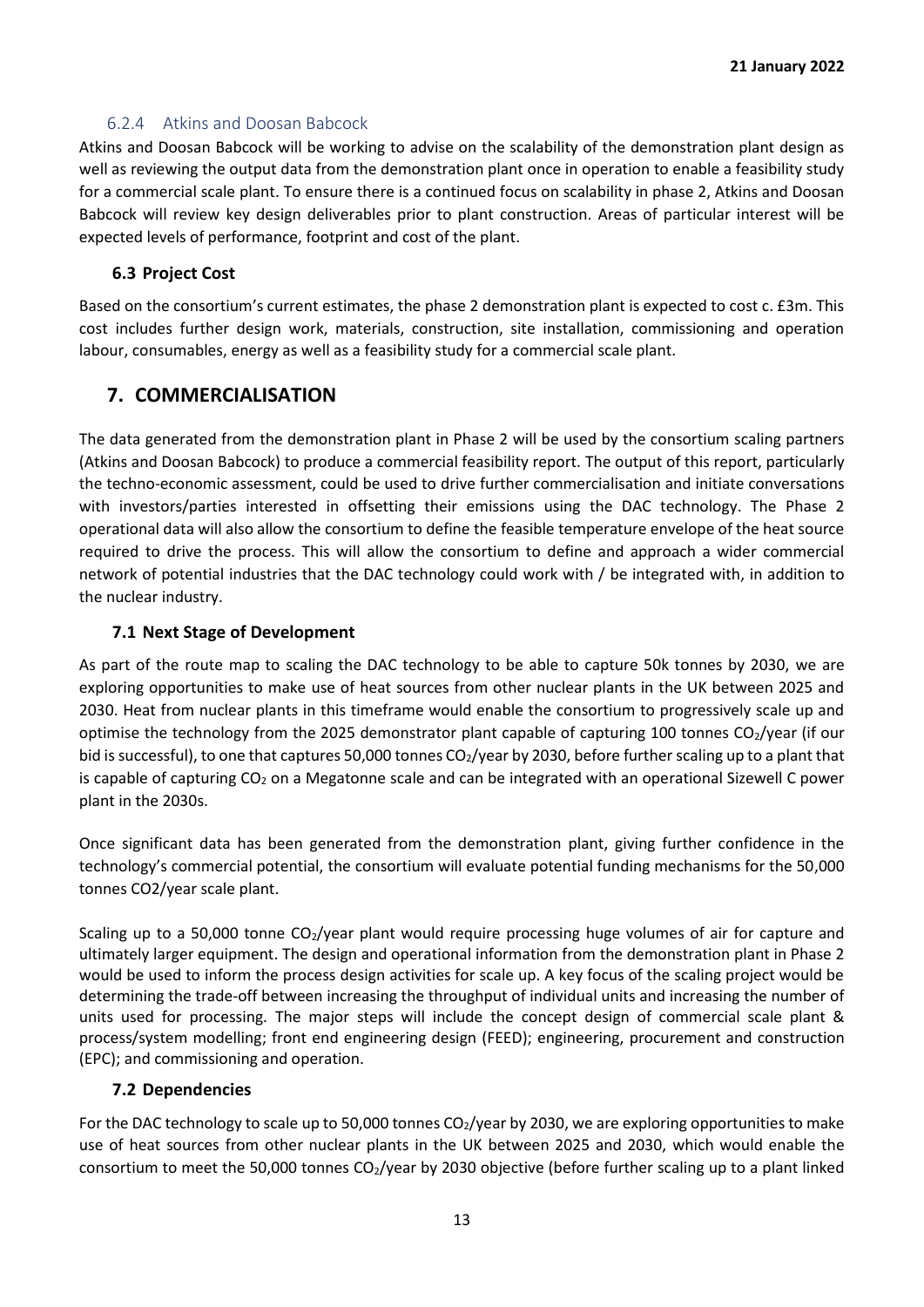to SZC that is capable of capturing  $CO<sub>2</sub>$  on a Megatonne scale). An alternative nuclear (or other) plant needs to be identified with a heat source that could drive the process, as Sizewell C would not be in place by this time, but of course SZC will be capable of driving carbon capture solutions at a Megatonne scale when operational in the 2030s.

In addition, the commercial viability of the process is dependent on the government's policy with regards to the commercial framework for transport, utilisation or storage of captured  $CO<sub>2</sub>$ .

# <span id="page-13-0"></span>**8. CONSENTS AND LICENSES**

The consortium will seek planning permission for the positioning of the demonstration scale plant on the identified site. The Sizewell C team have significant experience in the submission and completion of the planning application process, and would look to progress this as soon as would be feasible during Phase 2 (if selected).

# <span id="page-13-1"></span>**9. CO<sup>2</sup> REMOVAL COST**

The high cost associated with Direct Air Capture is a major barrier to the development of a significant UK market. This project aims to address this cost barrier by making use of future low-cost, low-carbon heat available from a nuclear power plant to meet both the major energy demands of the process and BEIS' target of removing  $CO<sub>2</sub>$ on a Megatonne (MtCO<sub>2</sub>e) scale at a cost of less than £200 per tonne CO<sub>2</sub>e removed.

SZC's modelling illustrates that as the consortium's DAC technology becomes more economical by utilising heat from a nuclear power plant (which according to a recent study by Columbia University is the cheapest form of low-carbon heat<sup>7</sup>), the technology could transform the cost-optimal net zero pathway for the power sector and the wider economy, by offering this low-carbon heat-based at scale carbon capture solution.

For the power sector, lower-cost DAC technologies linked to nuclear power plants can drive/accelerate our pathway to net-zero. In the wider economy, there is further opportunity to offset carbon emissions from difficult-to-decarbonise sectors (such as heavy transportation) until cleaner transportation and industrial technologies become more economical. Heat powered technologies are currently difficult to decarbonise economically, and one of SZC's aims is to be able to provide low-cost, low-carbon heat to other sectors as well as become a net-negative emission energy generator.

# <span id="page-13-2"></span>**10. SOCIAL VALUE**

Norfolk and Suffolk's east coast energy cluster is one of the few places in the UK where expertise and operations in oil, gas, nuclear, renewables, solar and microgeneration exist in close proximity<sup>8</sup>. The Economic Strategy for Norfolk and Suffolk, published in 2017, sets out the ambition to drive the region's position as a leading centre for the UK's clean energy sector, capitalising on the strength and diversity of the energy sector and its supply chain and skills base.<sup>9</sup> However, the area also exhibits some of the most significant issues in the UK relating to social mobility and deprivation, with Suffolk becoming relatively more deprived in comparison to other areas in England since 2010, moving from 114 (out of 149) in 2010 to 99 (out of 151) in 2019.<sup>10</sup> As Sizewell C is proposed to be developed in Suffolk, the project has already been involved in various discussions with stakeholders on

<sup>&</sup>lt;sup>7</sup> S. J. Friedmann, Zhiyuan Fan, and Ke Tang. Low-carbon Heat Solutions for Heavy Industry: Sources, Options, and Costs Today. Centre on Global Energy Policy, Columbia University SIPA, 1255 Amsterdam Ave, New York NY 10027, October 2019.

<sup>8</sup>Norfolk and Suffolk Economic Strategy (November 2017), New Anglia LEP, https://newanglia.co.uk/wp-content/uploads/2020/03/New-Anglia\_Norfolk-Suffolk-Unlimited\_Economic-Strategy-Brochure-1-1.pdf

<sup>9</sup> *Ibid*.

<sup>&</sup>lt;sup>10</sup> 2019 index of multiple deprivation published by the Ministry of Housing, Communities & Local Government,

https://www.gov.uk/government/statistics/english-indices-of-deprivation-2019